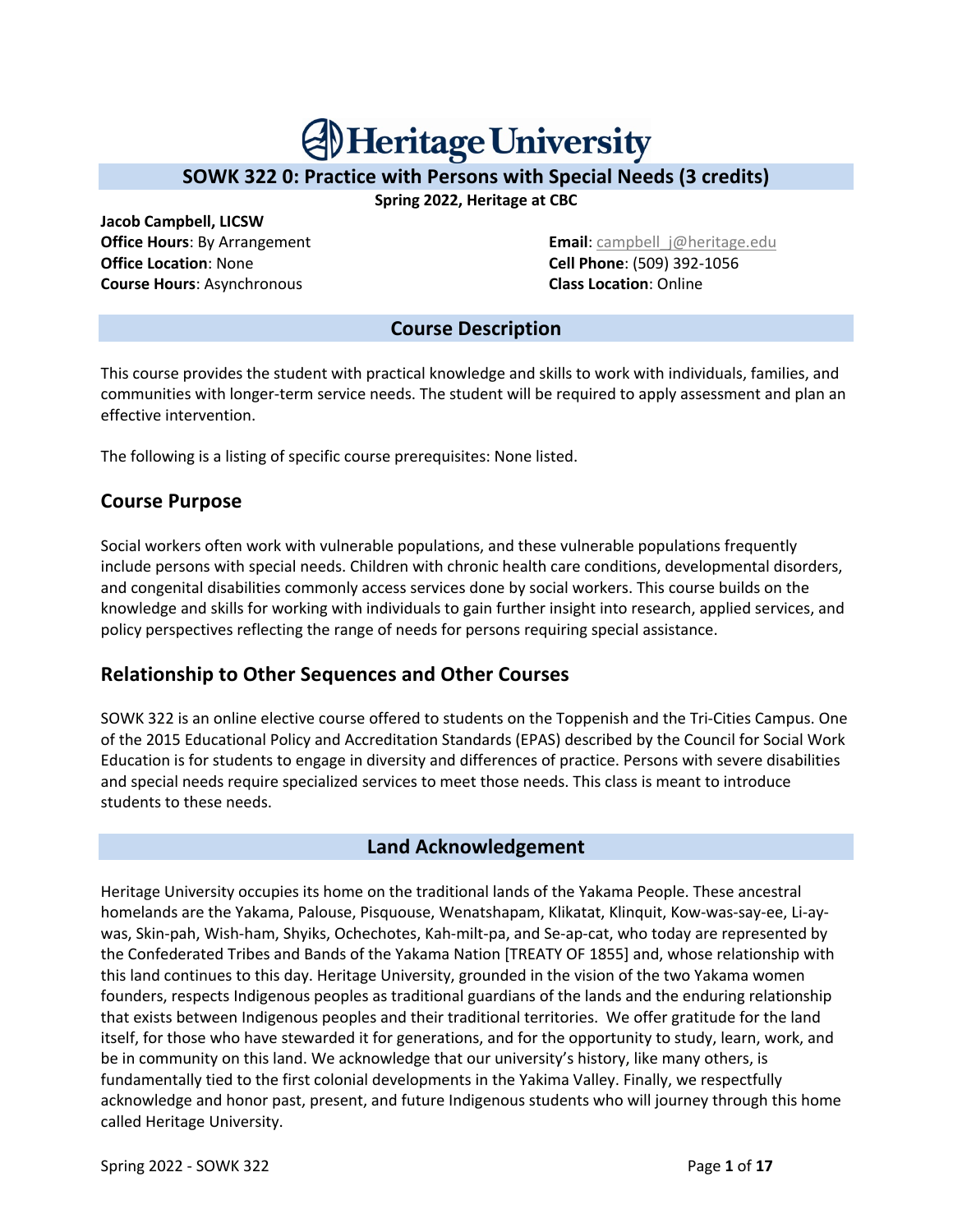While facilitated online, this course is based out of the Tri-Cities Campus. The Tri-Cities campus located at Columbia Basin College is located on the ancestral homelands of the Cayuse, Umatilla, Walla Walla, Yakama, and Palouse peoples. I desire to also honor and acknowledge them as well.

#### **Texts, Materials, and Technology**

#### **Text(s)**

Rothman, J (2017). Social Work Practice: Across Disability (2nd Ed.). Routledge.

#### **Supplements**

#### Technology

Students will benefit from having their own laptops and reliable Internet access. We will use several "tools" in My Heritage to communicate ideas and to upload assignments. Your faculty member will be your guide.

#### Supplemental Texts

American Psychological Association. (2020). Publication manual of the American Psychological Association (7th ed.). American Psychological Association. https://doi.org/10.1037/0000165-000

#### **Assignments and Grading**

The most critical assignment in this course is participation and engagement, which is completed primarily through the online forums at My Heritage. Other projects include a quiz regarding disability rights, a group presentation, and a couple of reflective papers. There are also two optional extra credit assignments offered. The following table lists all the assignments:

| <b>Assignment</b>                                      | <b>Points</b> | Percentage |
|--------------------------------------------------------|---------------|------------|
| A-01: Asynchronous Participation and Engagement        | 300           | 48%        |
| A-02: Disability Rights Quiz                           | 50            | 8%         |
| A-03: Disability Population Group Presentation         | 100           | 16%        |
| A-04: Analysis of Activist Work on Social Media        | 75            | 12%        |
| A-05: Accessibility in Your Community Reflection Paper | 100           | 16%        |
| <b>TOTAL</b>                                           | 625           | 100%       |
| EC - A-06a: Crip Camp Film Reflective Paper            | 50            | 8%         |
| EC - A-06b: Disability Population Research Paper       | <i>100</i>    | 16%        |

#### **Course Assignments Descriptions**

Each assignment is described by some meta-information, a description of the purpose, the specific tasks students are expected to complete, and the criteria used to assess the assignment.

#### Assignment 01: Asynchronous Participation and Engagement

**Meta**: *Points* 300 points (48% of total grade) over the semester, or 20 points per week; *Deadline* Each week, students will engage in the discussion forums during at least two separate days. The week starts on Monday and ends each Sunday. There might be other tasks, such as watching lecture videos or activities each week; Completion Listed in each weekly unit, a task list will describe what students are expected to complete.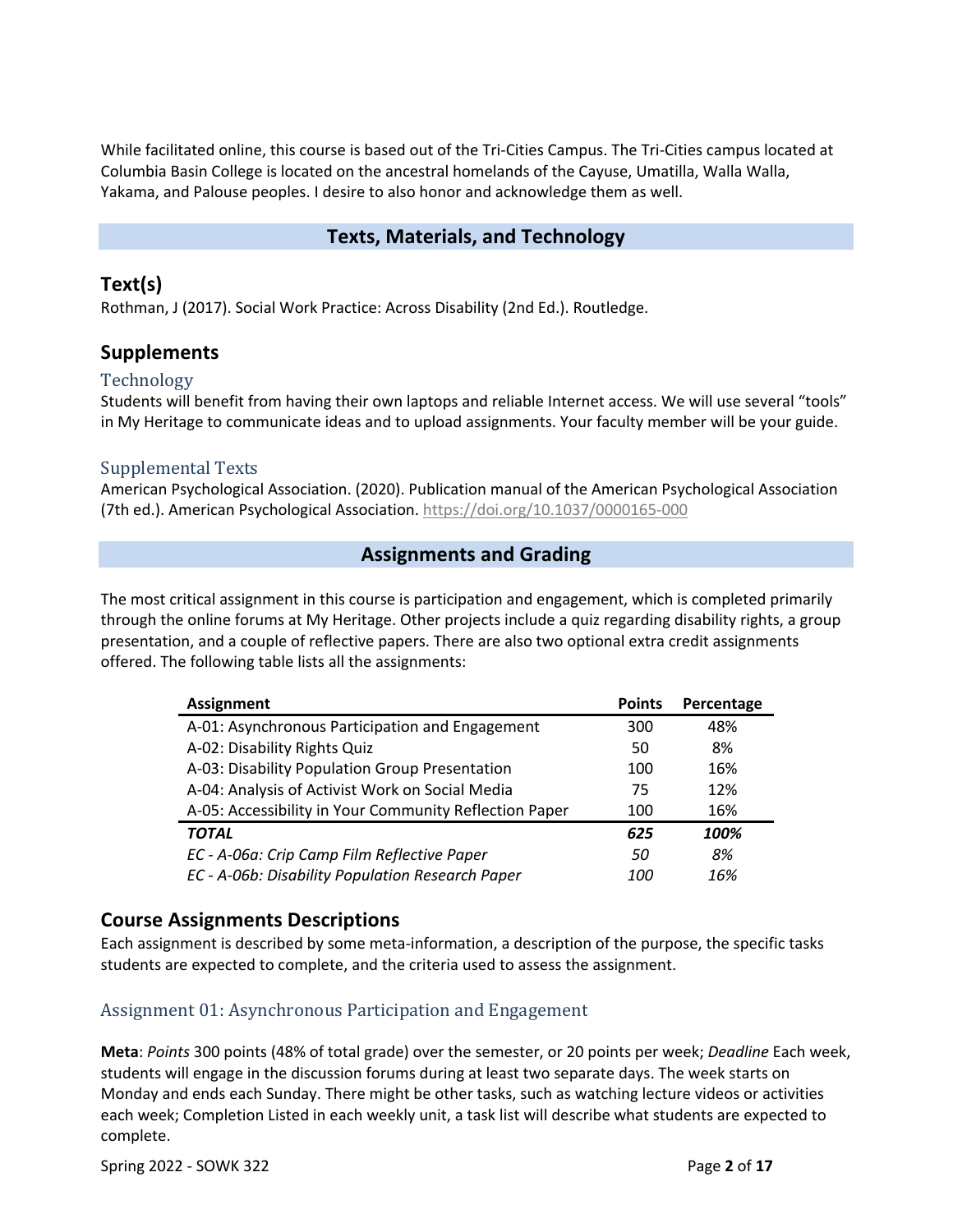**Purpose**: Engagement and participation are the most important aspects of this class. We learn from considering the information we are learning through the textbook and other sources and then internalizing and translating those concepts into scholarly writing. We also gain new insight and discovery from sharing in dialog and discussion with our peers (or sometimes the instructor).

**Task**: The online My Heritage course learning management system is broken into weekly units. There will be a description of the expectations that students have to complete in each unit. This is often completing a specific number of replies in the forums for that week. The expectation is that students complete their replies over a couple of days during the week. There are potential short lecture videos with embedded quizzes that might also have to be completed along with discussions.

**The Criterion for Success**: Students will follow the assignment description for each week's unit. Your replies should be thoughtful and edited. It is often helpful to write and edit them in a document first and then copy and paste them into the forum. The use of in-text citation following an APA format and the inclusion of their corresponding reference list entries is expected when discussing material taken from other sources. Consider that a few more thoughtful and well-edited replies are better than many careless comments.

#### A-02: Disability Rights Quiz

**Meta**: *Points* 50 points (8% of total points); *Deadline* Sunday 02/06/22 at 11:55 PM; *Completion* via My Heritage Assignments as an online test.

**Purpose**: Students will read a handout created by Mid-Atlantic ADA Center. The quiz will help determine that each student read and engaged with the material.

**Task**: Students will read the handout and answer the questions for the online quiz.

**The Criterion for Success**: Students will correctly answer the questions in the quiz.

#### Assignment 03: Disability Population Group Presentation

**Meta**: *Points* 100 points (16% of total points); *Deadline* Groups will submit their presentations either by Monday 02/28/22 or Monday 03/07/22 at 09:00 AM depending on if you are in groups 1-4 or groups 5-8. The self-reflective questionnaire is due for all groups by Sunday 03/13/22 at 11:55 PM; *Completion* Assignment submitted via the forums on either week seven or week eight. The self-reflective questionnaire is accessed through My Heritage Assignments.

**Purpose**: To help increase their understanding regarding the impact of various disabilities, students will research an assigned disability category. They will work in groups to help share the workload and practice their cooperative learning skills. They will share their finding with the class to enhance everyone's understanding. They will answer a self-reflective questionnaire to help identify their learning.

**Task**: Students will be assigned into groups of 3 or 4 students by the instructor. They are to research a specific disability category cooperatively. These disabilities include Autism Spectrum Disorder, Attention Deficit Hyperactivity Disorder, Cystic Fibrosis, Deaf/Hearing Impairment, Visual Impairment, Fetal Alcohol Spectrum Disorder, Down Syndrome, and Neural Tube Defects. They will work together to create a presentation that explains at least the following: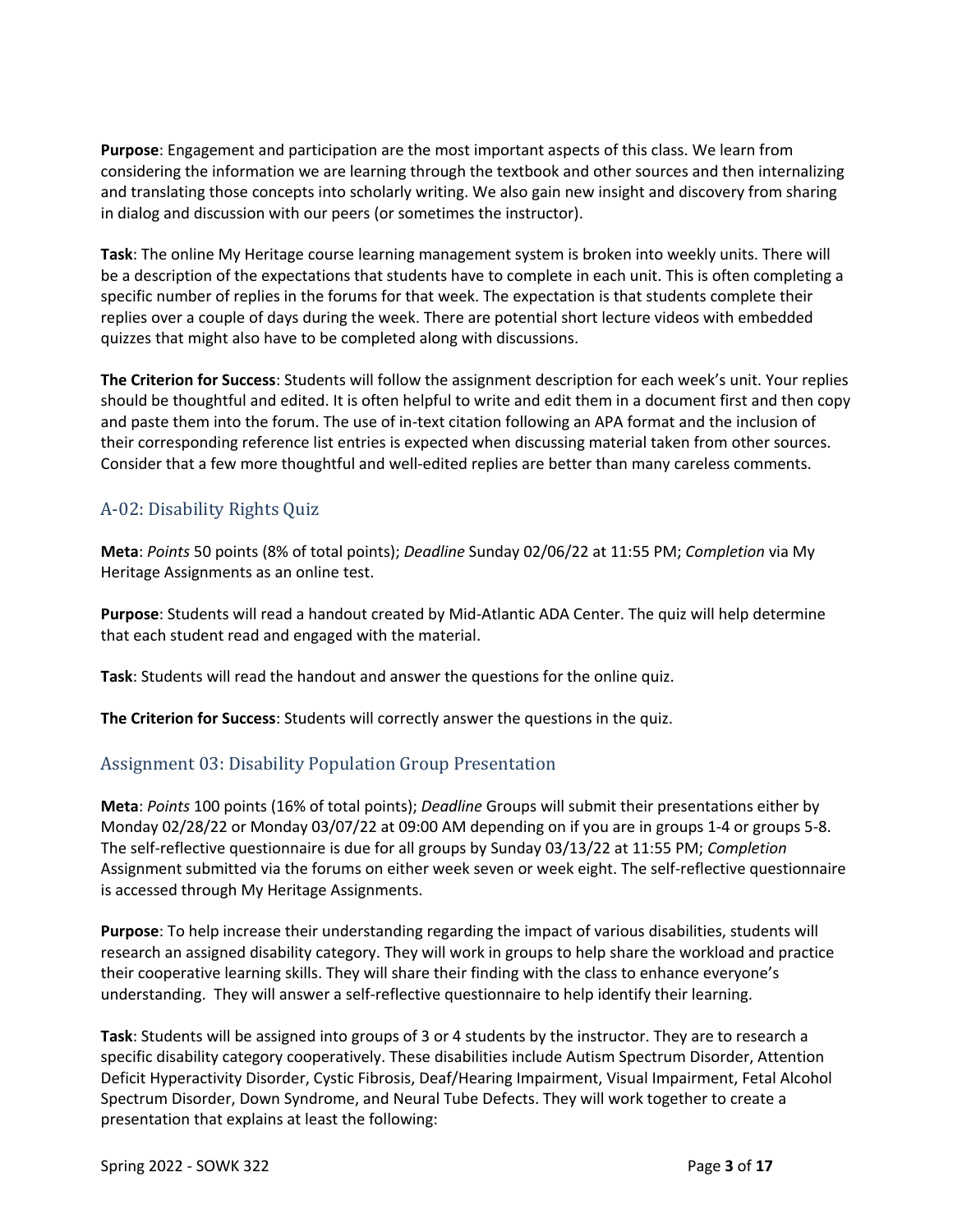- Causes of the disability
- The characteristics that are generally associated with the disability
- The impact the disability often has on the individual, their family, and potentially the community
- Interventions that social workers often implement to support clients with this disability
- Strengths that might be found in persons with this disability or their families
- The types of support or services that might be needed for this population

Students should aim to have presentations with approximately 10-20 slides. The slides will be uploaded to My Heritage in a forum. No oral presentation will be required. All group members will be expected to answer questions on their topic from students and faculty. During each group's presentation week, all group members will respond to and answer questions their classmates might have. Students will also complete the self-reflective questionnaire, an "online test" found in the assignments.

**The Criterion for Success**: Successful groups will submit an in-depth presentation that is engaging and informative. Groups will use appropriate citations in their slides and include a reference list at the end of the presentation (both in-text and reference list entries should follow APA formatting). Students are to include a variety of sources in their presentations. They should use the textbook as well as peer-reviewed. Students are to complete the self-reflection on time. The presentation will be graded based on the Disability Population Group Presentation Rubric located in the appendix of this syllabus.

## Assignment 04: Analysis of Activist Work on Social Media

**Meta**: *Points* 75 points (12% of total points); *Deadline* Sunday 04/24/22 at 11:55 PM; *Completion* via an uploaded paper in My Heritage Assignments.

**Purpose**: social media is used to advocate for disability rights. This assignment hopes to expose students to disability rights advocates on social media and follow them and see what they do.

**Task**: During the first week of class, students will be introduced to a list of disability activists who maintain a presence on Twitter. Students should choose at least one person to follow for the semester. Another person active on social media can be selected but will need approval from the professor.

Over the semester, check-in on the activist's Twitter feed. Notice the information they share, the positions they take, and the organizations and individuals they retweet. Near the end of the semester, you will write a reflection describing what you have learned from following this person, an analysis of information you found challenging to your values or beliefs, and connections you made to other organizations or activists. Your own Twitter account is helpful but not necessary for this exercise.

**The Criterion for Success**: Students will submit a thoughtful reflective paper on time. The report will be between 500 and 750 words in length. The paper will include a title page, title, and in-text citations/reference list entries as needed (to cite any tweets or other sources in your paper) all following APA formatting. Scores will be assessed using the reflective paper rubric listed in the appendix.

#### Assignment 05: Accessibility in Your Community Reflection Paper

**Meta**: *Points* 100 points (16% of total points); *Deadline* Friday 05/06/22 at 11:55 PM; *Completion* via an uploaded paper in My Heritage Assignments

Spring 2022 - SOWK 322 Page **4** of **17**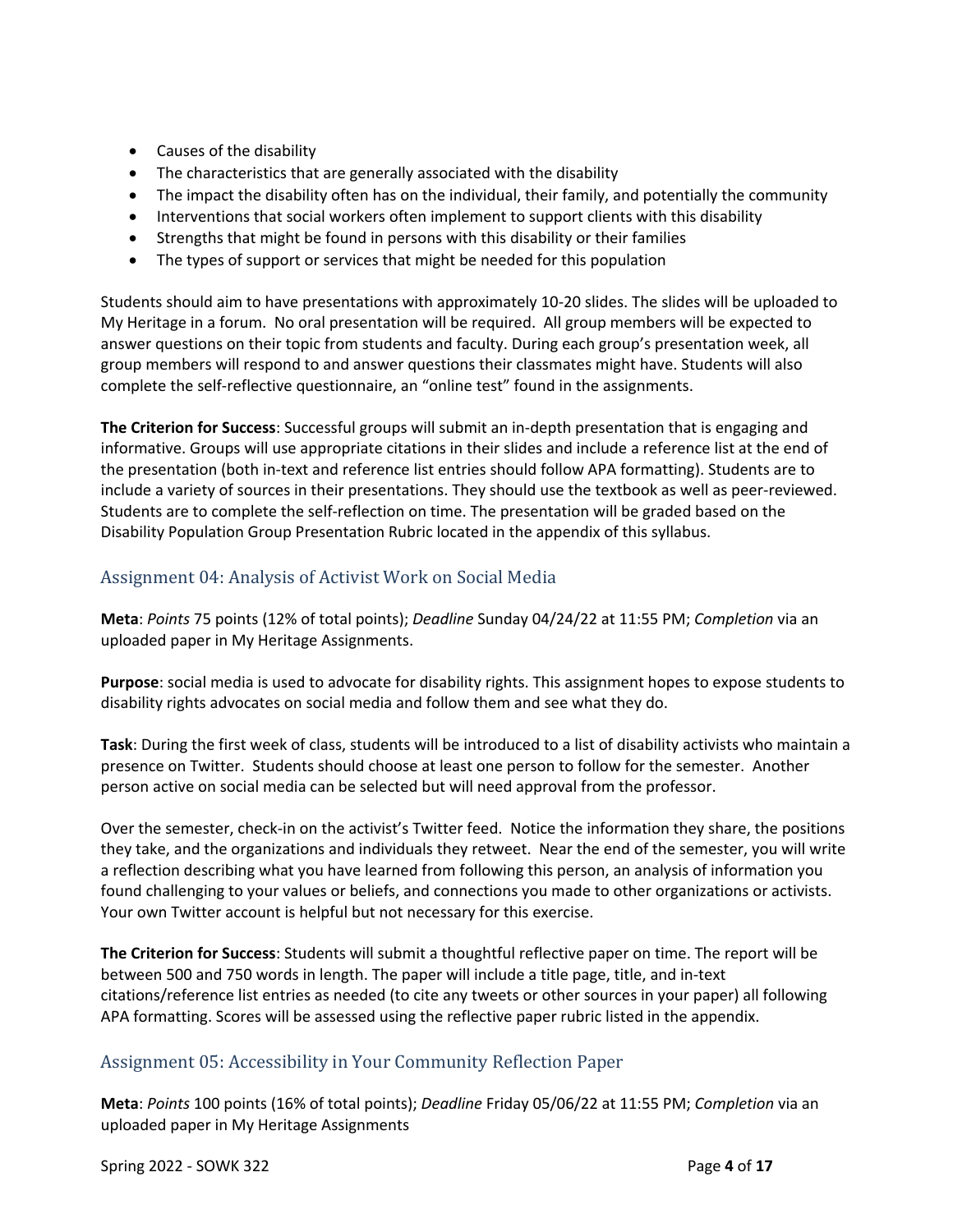**Purpose**: Considering accessibility is an important area in need of advocacy for persons with disabilities. This project encourages students to increase their awareness in community settings around accessibility.

**Task**: Students are to take an outing into the community. This can be anywhere, consider a trip to the grocery store, dropping children off at school, getting takeout from a restaurant, an errand in a government building, a visit to the mall, an outing to the library, etc. During class, we will be learning about accessibility and mobility. When you go on your excursion, notice how the environment is accessible. Notice the ways the environment is not accessible. This can include wheelchair access, other mobility access, and access for people with visual or auditory differences or issues with sensory input or communication disorders, etc. Write a reflection about your observations, including photos or other evidence. Include both things that enhance accessibility (strengths) and suggestions for improving accessibility.

**The Criterion for Success**: Students will write an edited and reflective essay about their experience on an outing. The paper should be between 500 and 750 words in length. It should include a title page, title at the start of your paper. The general page format of an APA paper is expected. Most students will not need to include in-text citations or their corresponding reference list entries. Still, if you pull information from other sources in your writing, they should be done following APA format. Photos in the paper should be included as figures and include captions. Papers will be graded based reflective paper rubric in the appendix of this syllabus.

#### Assignment 06: Extra Credit Options

There are two identified extra credit assignments for this class. The first is a reflective paper with more minor requirements, and the second is a research paper.

#### *Assignment 06a: Crip Camp Film Reflective Paper*

**Meta**: *Points* 50 extra credit points (8% of total points); *Deadline* Friday 05/06/22 at 11:55 PM; *Completion* Submit this as a file upload in the My Heritage Assignments

**Purpose**: Extra credit is offered to allow students to make up work that they missed during some of the class sessions. Students are offered a chance to consider the impact of such camps on individuals and society.

**Task**: Newnham and Lebrecht's (2020) film *Crip Camp: A Disability Revolution* can be found on Netflix, has received positive reviews, and won some awards. Early in the semester when we were discussing disability activists, we talked briefly about Camp Jened, a camp for people with disabilities in the 50s, 60s, and 70s. Extra credit is available if you'd like to watch the film and write a brief reflection. I would not like to see a summary of the film, but instead your reaction to it. Describe your thoughts about the camp, its meaning, its role in history, its impacts on the residents (positive or negative), and anything else you'd like to share.

**The Criterion for Success**: Students will watch the film and write a reflective paper. Papers should be between 500 and 750 words in length. It should include a title page, title at the start of the article, and intext/reference list entries for citations following APA formatting.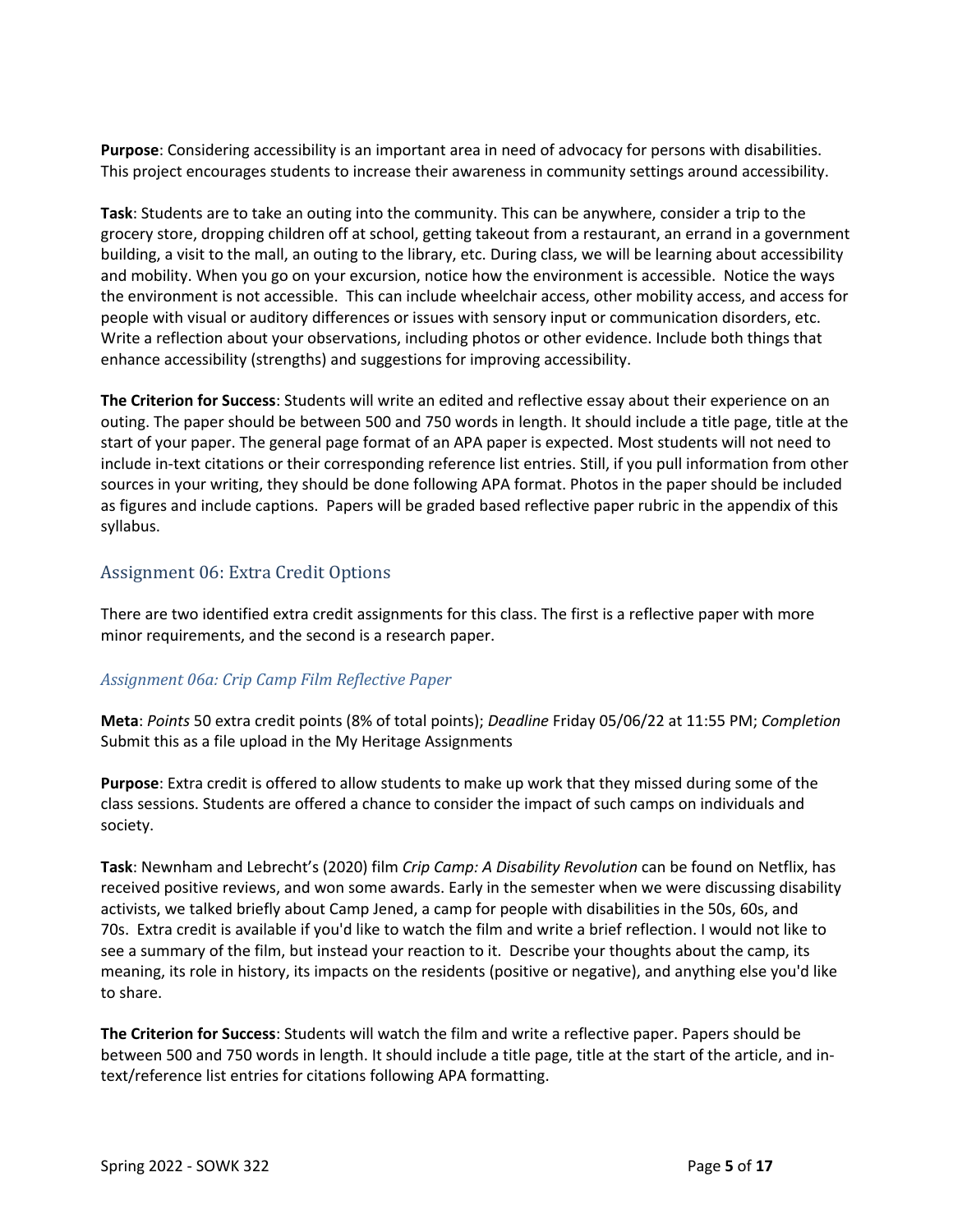#### Assignment 06b: Disability Population Research Paper

**Meta**: *Points* 100 extra credit points (16% of total points); *Deadline* Friday 05/06/22 at 11:55 PM; *Completion* Submit this as a file upload in the My Heritage Assignments

**Purpose**: Extra credit is offered to allow students to make up work that they missed during some of the class sessions. Students are offered a chance to expand on their completed presentation into a scholarly writing project.

**Task**: Students can take a population, most with disabilities, and write a research paper based on the population. The paper would follow the same format as the presentations that students completed. However, students would not be required to use the same population as their presentation (although this would be advised because of the previous work conducted in preparing the presentation).

**The Criterion for Success**: Students will submit a research paper that discusses a specific population with disabilities. They will incorporate the same expectations as the presentation regarding what information to include. Papers will be between 1,500 and 1,750 words in length. Papers will follow proper APA formatting and include a title page, abstract, title of the paper, in-text citations, and corresponding reference list entries. Grades will be assessed using the APA research paper rubric included in the appendix of this syllabus.

| Letter Grade | Percentage  | <b>GPA</b> | <b>Description</b>   |
|--------------|-------------|------------|----------------------|
| Α            | 93 to 100   | 4.0        | Excellent            |
| А-           | 90 to 92.99 | 3.7        |                      |
| B+           | 87 to 89.99 | 3.3        |                      |
| В            | 83 to 86.99 | 3.0        | Above Average        |
| B-           | 80 to 82.99 | 2.7        |                      |
| $C+$         | 77 to 79.99 | 2.3        |                      |
| C            | 73 to 76.99 | 2.0        | Average              |
| C-           | 70 to 72.99 | 1.7        |                      |
| D+           | 67 to 69.99 | $1.3\,$    |                      |
| D            | 63 to 66.99 | 1.0        | <b>Below Average</b> |
| D-           | 60 to 62.99 | 0.7        |                      |
| F            | 0 to 59.99  | 0.0        | Failure              |

#### **Grade Scale:**

#### **Course Guidelines and Expectations**

#### **Description of course expectations**

Students are expected to engage with the class discussions, follow up with the teacher regarding any needs that they might have, and be willing to examine their own assumptions and beliefs regarding disabilities.

#### **Description of Assignment Types**

The participation and engagement for this course is the most significant assignment. This participation and engagement is detailed on My Heritage each week. Most often, this is completed through the forums. There is an online quiz that students will have to complete for one of the chapters. Students will prepare a presentation to be viewed and discussed with their classmates, as well as a couple of reflective papers. The extra credit assignments options include another reflective paper and/or a research paper.

Spring 2022 - SOWK 322 Page **6** of **17**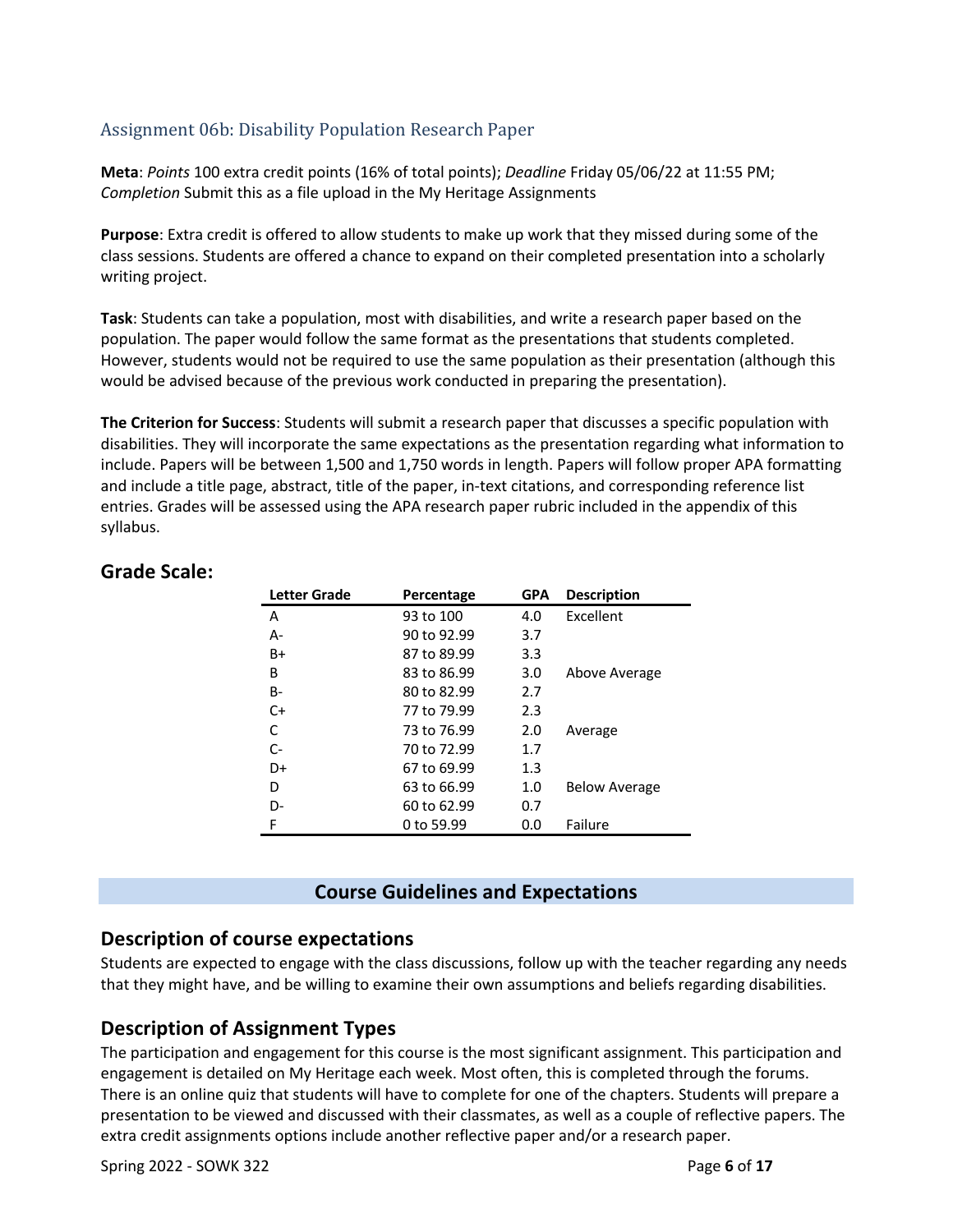## **Designated Style**

Writing for this course is to be done using the American Psychological Associations (APA) style guide. While not required for this course, their seventh edition style guide is listed as a supplemental textbook.

|                | <b>Course Schedule</b>   |                                                                         |                                                          |                                                                                                                                                                                                                  |  |  |  |
|----------------|--------------------------|-------------------------------------------------------------------------|----------------------------------------------------------|------------------------------------------------------------------------------------------------------------------------------------------------------------------------------------------------------------------|--|--|--|
| Week           | <b>Dates</b>             | Content                                                                 | <b>Reading Assignment</b>                                | <b>Due Dates</b>                                                                                                                                                                                                 |  |  |  |
| $\mathbf{1}$   | $01/17/22 -$<br>01/23/22 | SOWK 322 Course<br>Introduction                                         | Course Syllabus                                          | A-01: Asynchronous<br><b>Participation and Engagement</b><br>see weekly checklist for specific<br>tasks                                                                                                          |  |  |  |
| $\overline{2}$ | $01/24/22 -$<br>01/30/22 | Historical Perspective Intro<br>to Group Presentations                  | Rothman (2018) Ch 2                                      | A-01: Asynchronous<br><b>Participation and Engagement</b><br>see weekly checklist for specific<br>tasks                                                                                                          |  |  |  |
| 3              | $01/31/22 -$<br>02/06/22 | <b>Disability Rights Movement</b><br>Americans with Disabilities<br>Act | Rothman (2018) Ch 3; Mid-<br>Atlantic ADA Center (2015); | A-01: Asynchronous<br><b>Participation and Engagement</b><br>see weekly checklist for specific<br>tasks<br>A-02: Disability Rights Quiz is<br>due Sunday 02/06/22 at 11:55<br>PM via My Heritage<br>Assignments. |  |  |  |
| $\overline{4}$ | $02/07/22 -$<br>02/13/22 | Disability and Identity<br>Development                                  | Rothman (2018) Ch 7                                      | A-01: Asynchronous<br><b>Participation and Engagement</b><br>see weekly checklist for specific<br>tasks                                                                                                          |  |  |  |
| 5              | $02/14/22 -$<br>02/20/22 | Onset, course, and outcomes<br>of disability                            | Rothman (2018) Ch 8                                      | A-01: Asynchronous<br><b>Participation and Engagement</b><br>see weekly checklist for specific<br>tasks                                                                                                          |  |  |  |
| 6              | $02/21/22 -$<br>02/27/22 | Presentation Workshop-<br>preparing for student group<br>presentations  |                                                          | A-01: Asynchronous<br><b>Participation and Engagement</b><br>see weekly checklist for specific<br>tasks                                                                                                          |  |  |  |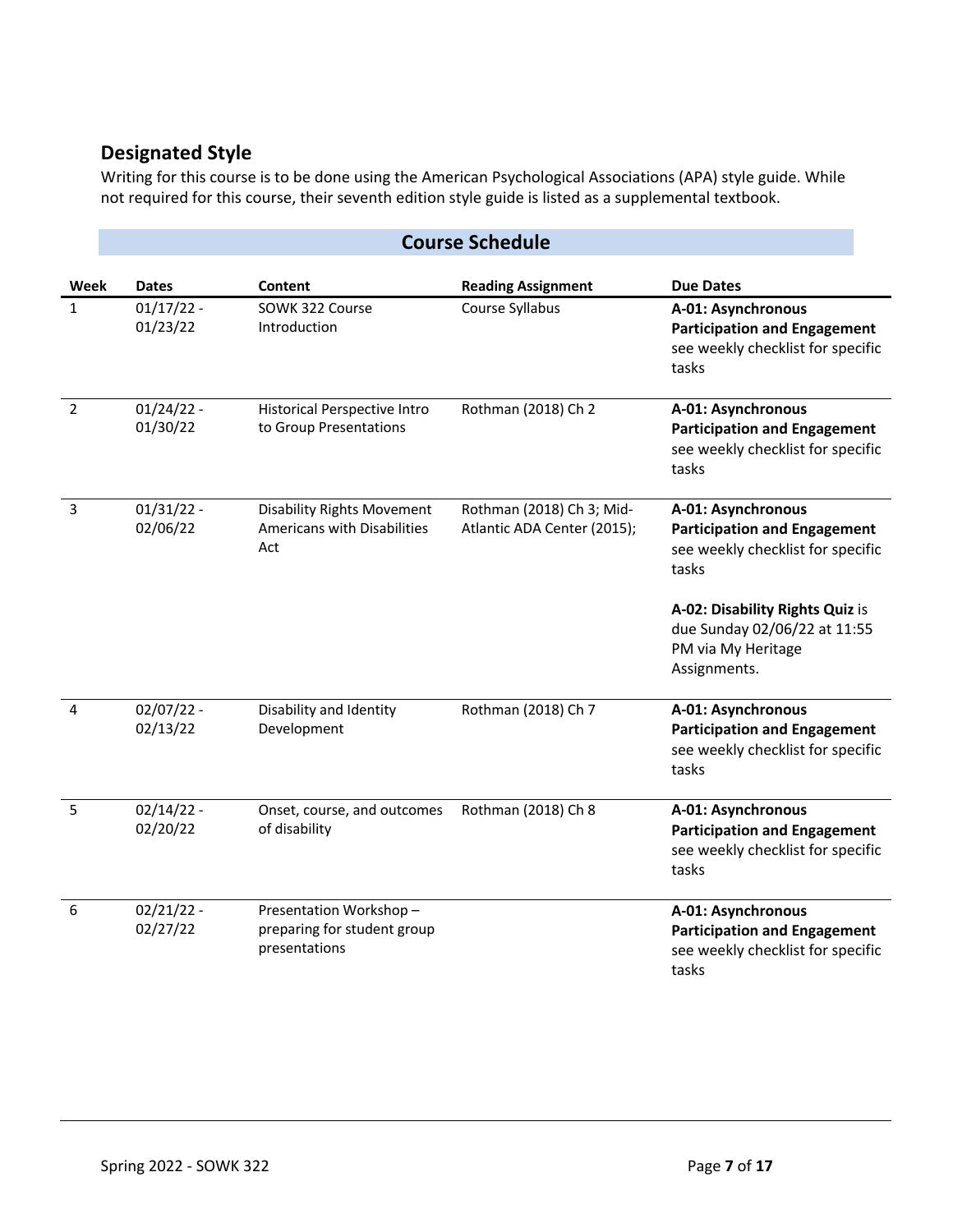| Week | <b>Dates</b>             | Content                                              | <b>Reading Assignment</b> | <b>Due Dates</b>                                                                                                                                                    |
|------|--------------------------|------------------------------------------------------|---------------------------|---------------------------------------------------------------------------------------------------------------------------------------------------------------------|
| 7    | $02/28/22 -$<br>03/06/22 | <b>Student Presentations</b><br>Groups 1-4           |                           | A-01: Asynchronous<br><b>Participation and Engagement</b><br>see weekly checklist for specific<br>tasks                                                             |
|      |                          |                                                      |                           | <b>A-03: Disability Population</b><br><b>Group Presentation for Groups</b><br>1-4 is due Monday 02/28/22 at<br>09:00 AM via My Heritage<br><b>Forum Discussions</b> |
| 8    | $03/07/22 -$<br>03/13/22 | <b>Student Presentations</b><br>Groups 5-8           |                           | A-01: Asynchronous<br><b>Participation and Engagement</b><br>see weekly checklist for specific<br>tasks                                                             |
|      |                          |                                                      |                           | <b>A-03: Disability Population</b><br><b>Group Presentation for Groups</b><br>5-8 by Monday 03/07/22 at<br>09:00 AM via My Heritage<br><b>Forum Discussions</b>     |
|      |                          |                                                      |                           | A-03: Self-Reflective<br>Questionnaire is due for all<br>groups by Sunday 03/13/22 at<br>11:55 PM via My Heritage<br>Assignments                                    |
| 9    | $03/14/22 -$<br>03/20/22 | <b>No Coursework</b><br><b>Spring Break</b>          | None;                     | None;                                                                                                                                                               |
| 10   | $03/21/22 -$<br>03/27/22 | Using Client Strengths and<br><b>Worker Skills</b>   | Rothman (2018) Ch 11      | A-01: Asynchronous<br><b>Participation and Engagement</b><br>see weekly checklist for specific<br>tasks                                                             |
|      |                          |                                                      |                           | Midterm Grades due<br>Wednesday 03/23/22 at 5:00<br>PM by the instructor                                                                                            |
| 11   | $03/28/22 -$<br>04/03/22 | Assessing Individuals and<br>Communities             | Rothman (2018) Ch 12      | A-01: Asynchronous<br><b>Participation and Engagement</b><br>see weekly checklist for specific<br>tasks                                                             |
| 12   | $04/04/22 -$<br>04/10/22 | <b>Practice Models - Working</b><br>with Individuals | Rothman (2018) Ch 13      | A-01: Asynchronous<br><b>Participation and Engagement</b><br>see weekly checklist for specific<br>tasks                                                             |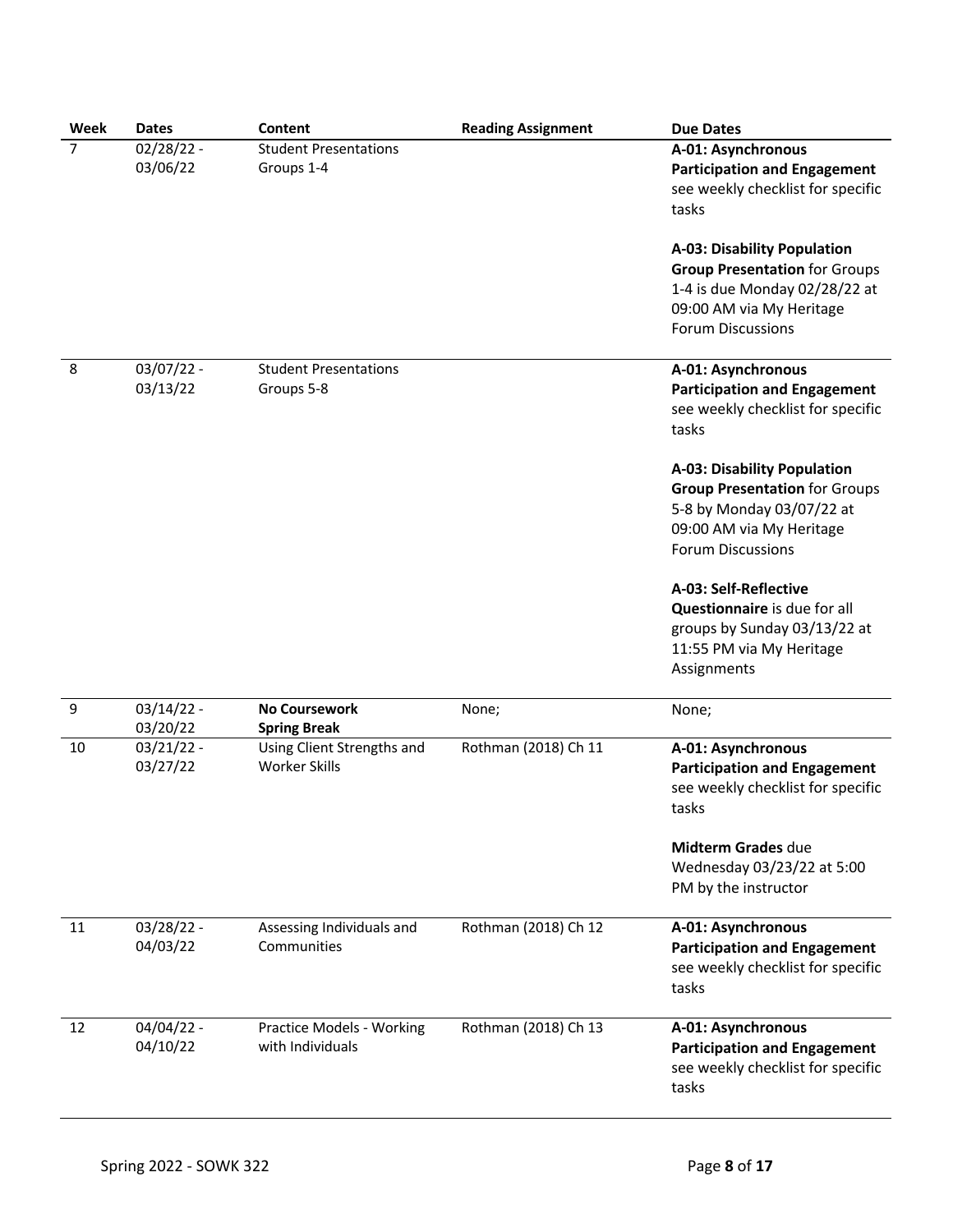| Week           | <b>Dates</b>             | Content                                                         | <b>Reading Assignment</b> | <b>Due Dates</b>                                                                                                                                          |
|----------------|--------------------------|-----------------------------------------------------------------|---------------------------|-----------------------------------------------------------------------------------------------------------------------------------------------------------|
| 13             | $04/11/22 -$<br>04/17/22 | Practice Models - Working<br>within the Disability<br>Community | Rothman (2018) Ch 14      | A-01: Asynchronous<br><b>Participation and Engagement</b><br>see weekly checklist for specific<br>tasks                                                   |
| 14             | $04/18/22 -$<br>04/24/22 | Mobility, Access, and<br><b>Adaptive Technology</b>             | Rothman (2018) Ch 22      | A-01: Asynchronous<br><b>Participation and Engagement</b><br>see weekly checklist for specific<br>tasks                                                   |
|                |                          |                                                                 |                           | A-04: Analysis of Activist Work<br>on Social Media is due Sunday<br>04/24/22 at 11:55 PM via an<br>uploaded paper in My Heritage<br>Assignments           |
| 15             | $04/25/22 -$<br>05/01/22 | Overview of Network and<br>Services in the Public Sector        | Rothman (2018) Ch 16      | A-01: Asynchronous<br><b>Participation and Engagement</b><br>see weekly checklist for specific<br>tasks                                                   |
| 16             | 05/02/22 -<br>05/08/22   | The Social Support and<br><b>Recreation Network</b>             | Rothman (2018) Ch 21      | A-01: Asynchronous<br><b>Participation and Engagement</b><br>see weekly checklist for specific<br>tasks                                                   |
|                |                          |                                                                 |                           | A-05: Accessibility in Your<br><b>Community Reflection Paper is</b><br>due Friday 05/06/22 at 11:55<br>PM via My Heritage<br>Assignments via file upload. |
|                |                          |                                                                 |                           | <b>Extra Credit Assignments 06a</b><br>and 06b are due Friday<br>05/06/22 at 11:55 PM via My<br>Heritage Assignments via file<br>upload.                  |
| Finals<br>Week | 05/09/22 -<br>05/15/22   | None;                                                           |                           | Final Grades due Wednesday<br>05/18/22 at 5:00 PM by<br>Instructor                                                                                        |

# **Attendance**

Regular attendance and participation in class is expected and considered essential for successful academic work. Attendance will be documented every class period for face-to-face courses. For online and hybrid courses, weekly online assignments are due to confirm attendance. If you must miss any deadline,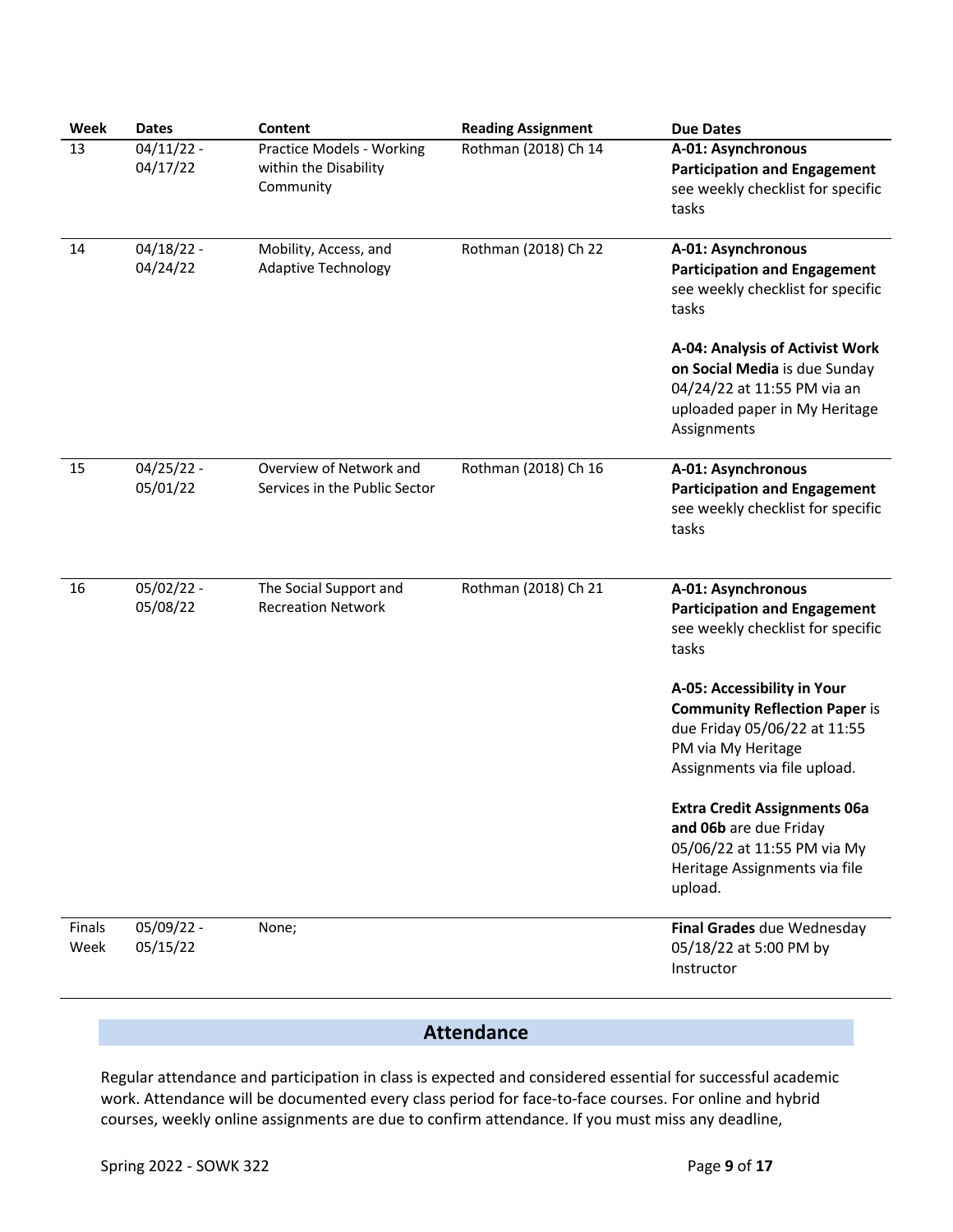communication is essential. If an unavoidable absence occurs, communicate as soon as possible. Contact me in advance to make arrangements, or as soon as possible for emergencies, and take responsibility for the classwork missed.

Regular attendance and participation in classes are expected and considered essential for successful academic work. Heritage regularly updates its full attendance policy available in the current catalog Attendance Policy (http://catalog.heritage.edu/content.php?catoid=15&navoid=944#attendance). Remember that Heritage University Student Affairs is ready to help solve problems that interfere with attending class. Email them at studentaffairs@heritage.edu (copy into your email provider).

## **Reasonable Accommodation for Religious Holidays**

Consistent with Heritage University's mission and values and pursuant to RCW 28B.137.010 as amended, and Substitute Senate Bill 5166, Heritage University allows students reasonable absences for reasons of faith or for organized activities conducted under the auspices of a religious denomination, church, or religious organization. The student requesting an excused absence for reasons of faith must submit the Request for Absence for Reasons of Faith Form to their instructor(s) at least two (2) weeks prior to the beginning of the semester in which the absence is anticipated to occur. The form is located on the student forms page under the student's tab in My Heritage. Full policy and procedures are located in the current catalog under academic policies and attendance.

#### **Support and Resources**

#### **Tutoring at the Academic Skills Center**

https://myheritage.heritage.edu/ICS/Student\_Services/Academic\_Skills\_Center.jnz

Use the Heritage Universities Academic Skill Center to view their schedule, make appointments, drop-in for tutoring, or access our online tutoring. The online tutoring includes Smarthinking. To access this, log into the ASC page on MyHeritage under Student Services. To learn more about any of these services, call the ASC at (509) 865-8517 or email us ASC@heritage.edu

#### **Library**

https://libguides.heritage.edu/friendly.php?s=librarystart

The librarians are here to assist you! There is an online chat that can be used for instant communications. For research and general assistance, feel free to stop by, call a reference librarian at (509) 865-8520, or email Library@heritage.edu

#### **Credit Hour Requirements**

http://catalog.heritage.edu/content.php?catoid=12&navoid=867#credit\_hour\_semester\_definitions

Federal regulations require that all courses follow the Heritage University definition of a credit hour as described in HU Policy. For the current policy, see the catalog.

## **Online Course Exchange Appeals Process**

Online Course Exchange (OCICU, The Wheel, or CIC) students who wish to appeal an instructor's or facilitator's decision or request assistance with academic issues (such as requesting an incomplete or an extension) should email HU's Online Course Exchange Liaison at OLCourseExchange@heritage.edu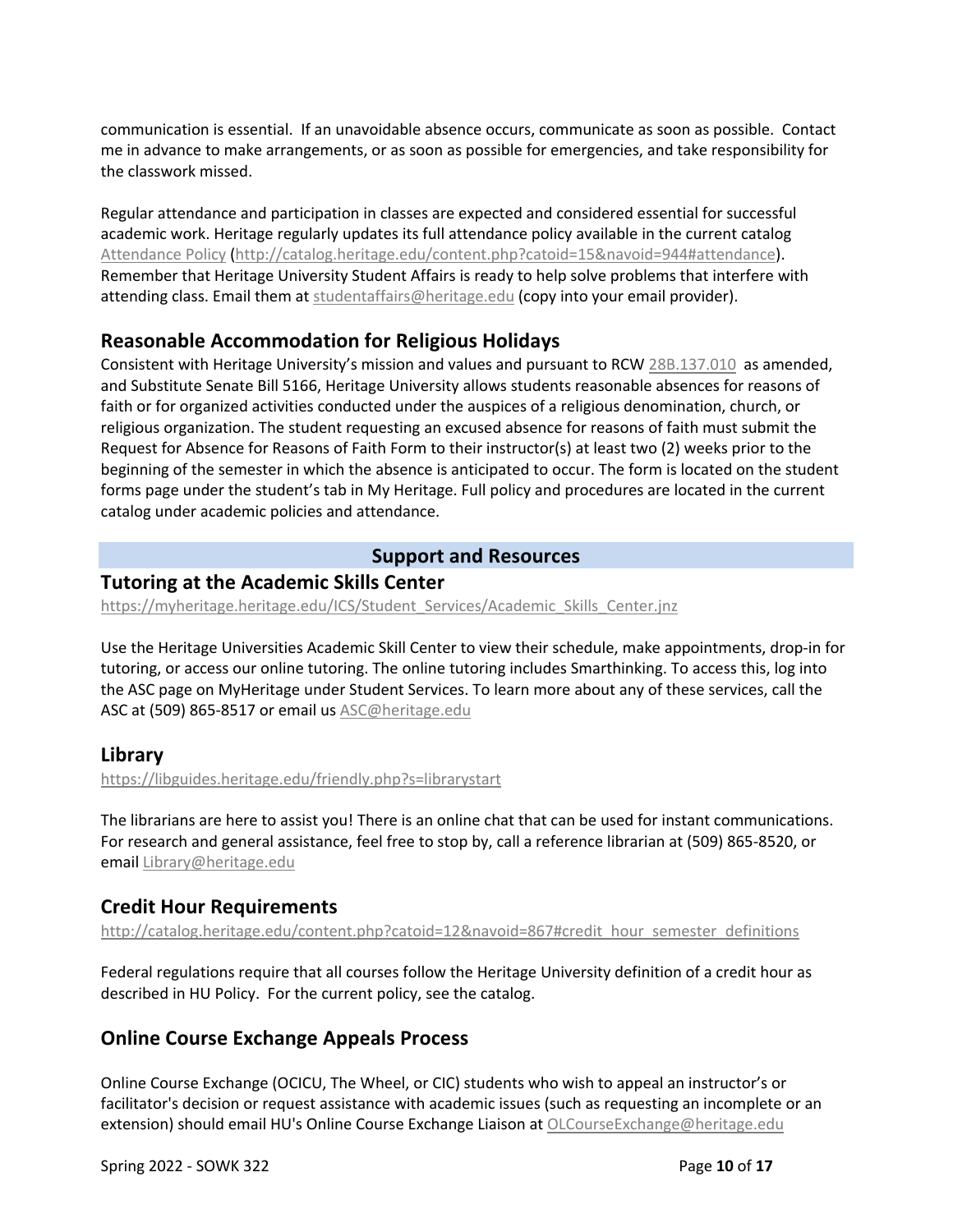## **Academic Honesty**

Heritage University students have the responsibility to adhere to academic honesty in all their educational endeavors. Faculty has the responsibility to model academic honesty and to prevent, detect, and confront students who violate it. See the following for more information:

#### Academic Honesty Policy

http://catalog.heritage.edu/content.php?catoid=15&navoid=944#academic\_honesty\_policy

#### Academic Honesty Procedure Diagram.

https://heritage.edu/wp-content/uploads/2020/10/HU\_Student-Journey-ACADEMIC-HONESTY-V10.pdf

#### **Campus Security & Safety**

In an emergency, call 911. If you need campus security assistance, please call 509-865-8555 or ext. 8555 from any campus landline or email: CampusSecurity@heritage.edu. For a list of Campus Security services and Crisis Response Steps, see the Safety and Security (https://www.heritage.edu/safety-security/)

The CBC Campus Security Department is dedicated to protecting the lives and property of all students, staff, and visitors while helping to promote the overall mission of the College to uphold an environment that provides opportunities for the people of Benton and Franklin counties to succeed in their pursuit of higher education achievements in an environment that is safe and hazard-free. CBC Campus Security can be contacted at (509) 542-4777, and more information can be found online at their website https://www.columbiabasin.edu/index.aspx?page=19

#### **Accommodations**

#### **Office of Ability Services (ADA)**

https://www.heritage.edu/student-resources/office-of-ability-services/

Please visit the Office of Ability Services web page for information about student ability services on campus.

**Contact Information:** Yovanna Cook, MSW. Mental & Social Health Counselor / ADA Specialist Office: 509-865-8544; cell phone: 760-208-8825; email: OfficeofAbilityServices@heritage.edu

Updated 01/15/22

#### **References**

Newnham, N. (Director), & Lebrecht, J. (Director) (2020) Crip camp: A disability revolution [Film]. Higher Ground Productions; Rusted Spoke; Little Punk; Just Films; Ford Foundation.

#### **Appendices**

Disability Population Group Presentation Rubric Reflective Paper Rubric APA Research Paper Rubric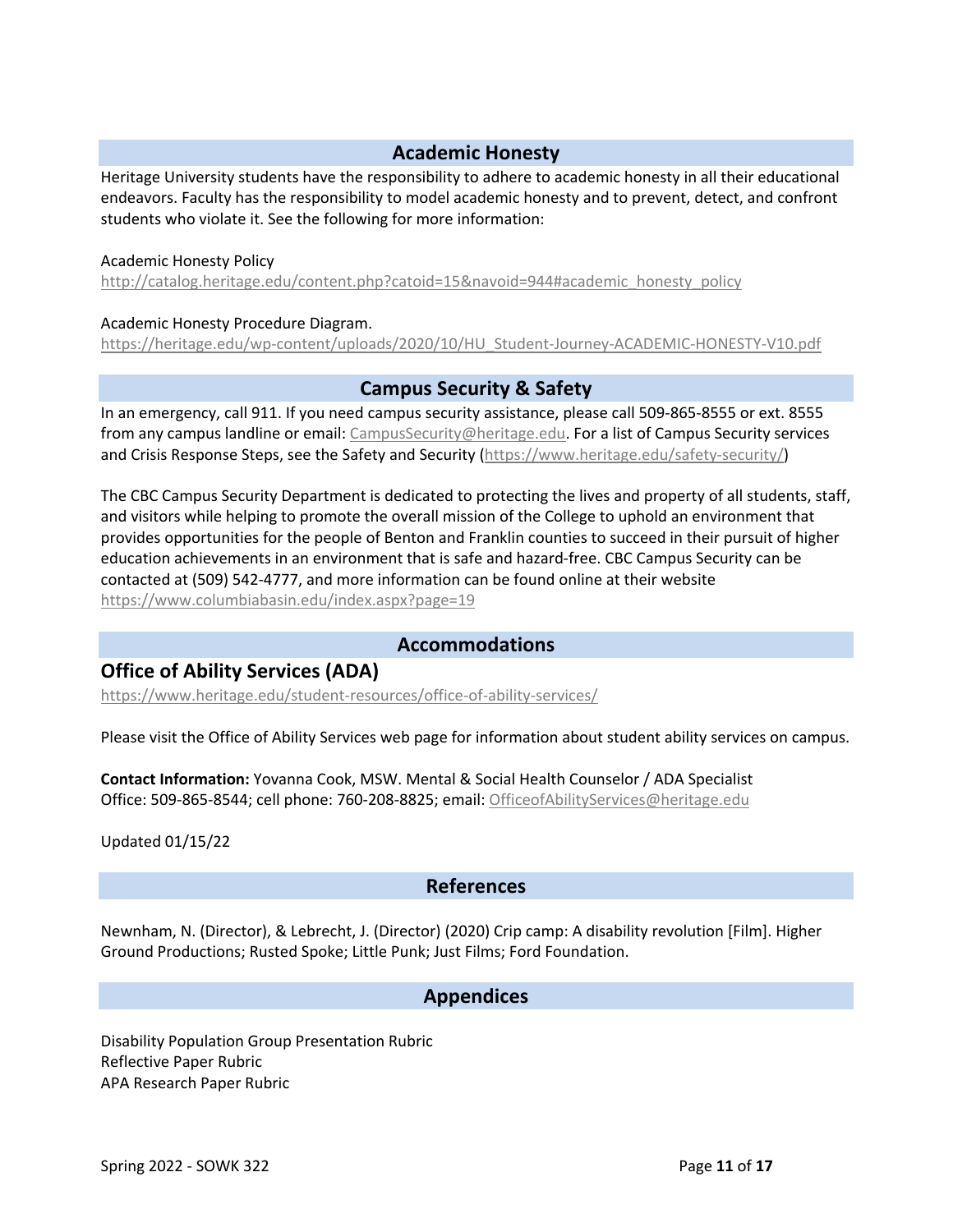# **Disability Population Group Presentation Rubric**

| <b>Description</b>                                                                                 | <b>Initial</b>                                                                    | <b>Emerging</b>                                                                                                                      | <b>Developed</b>                                                                              | <b>Highly Developed</b>                                                                                                                                                    |
|----------------------------------------------------------------------------------------------------|-----------------------------------------------------------------------------------|--------------------------------------------------------------------------------------------------------------------------------------|-----------------------------------------------------------------------------------------------|----------------------------------------------------------------------------------------------------------------------------------------------------------------------------|
| <b>Causes of the disability</b>                                                                    | No information about the<br>underlying medical conditions<br>is present           | Some information about<br>medical conditions but key<br>information is inaccurate                                                    | Provides some information<br>about medical conditions but<br>key information is missing       | Provides sufficient accurate<br>information about the medical<br>condition underlying the<br>disability or disorder                                                        |
| The characteristics that are<br>generally associated with<br>the disability                        | No information on effects or<br>symptoms is present                               | Some information on the<br>effects or symptoms is<br>inaccurate                                                                      | Provides information about<br>symptoms and effects but key<br>information is missing          | Provides sufficient accurate<br>information about how the<br>condition manifests,<br>symptoms present, and the<br>common effects of the<br>disability or disorder          |
| Interventions that social<br>workers often implement<br>to support clients with this<br>disability | No information on treatments<br>or interventions is present                       | Some information on<br>treatments or interventions is<br>inaccurate                                                                  | Some information on<br>treatments or interventions is<br>present                              | Provides sufficient accurate<br>information about common<br>medical treatment or<br>therapeutic interventions                                                              |
| The types of support or<br>services that might be<br>needed for this population                    | Does not include any<br>information about common<br>social supports or strategies | Information about social<br>supports or strategies is<br>inaccurate or incomplete                                                    | Some information is provided<br>about social supports, but key<br>strategies are omitted      | Provides sufficient accurate<br>information about common<br>social supports or strategies<br>that can help children with<br>disabilities and/or their<br>parents to thrive |
| <b>Strengths that might be</b><br>found in persons with this<br>disability or their families       | Presentation is entirely<br>focused on deficits                                   | Makes broad generalizations<br>about strengths, but they may<br>not apply to the majority of<br>people or no evidence is<br>provided | Some information about<br>strengths is present and seems<br>to come from reputable<br>sources | Provides sufficient accurate<br>information about common<br>strengths associated with the<br>condition or disability without<br>too much generalization                    |
| <b>References slide</b>                                                                            | No reference slide is included                                                    | References are provided but<br>are not in APA style                                                                                  | APA style reference slide is<br>included but contains errors in<br>citation style             | Provides an accurate APA style<br>reference slide at the end of<br>the presentation                                                                                        |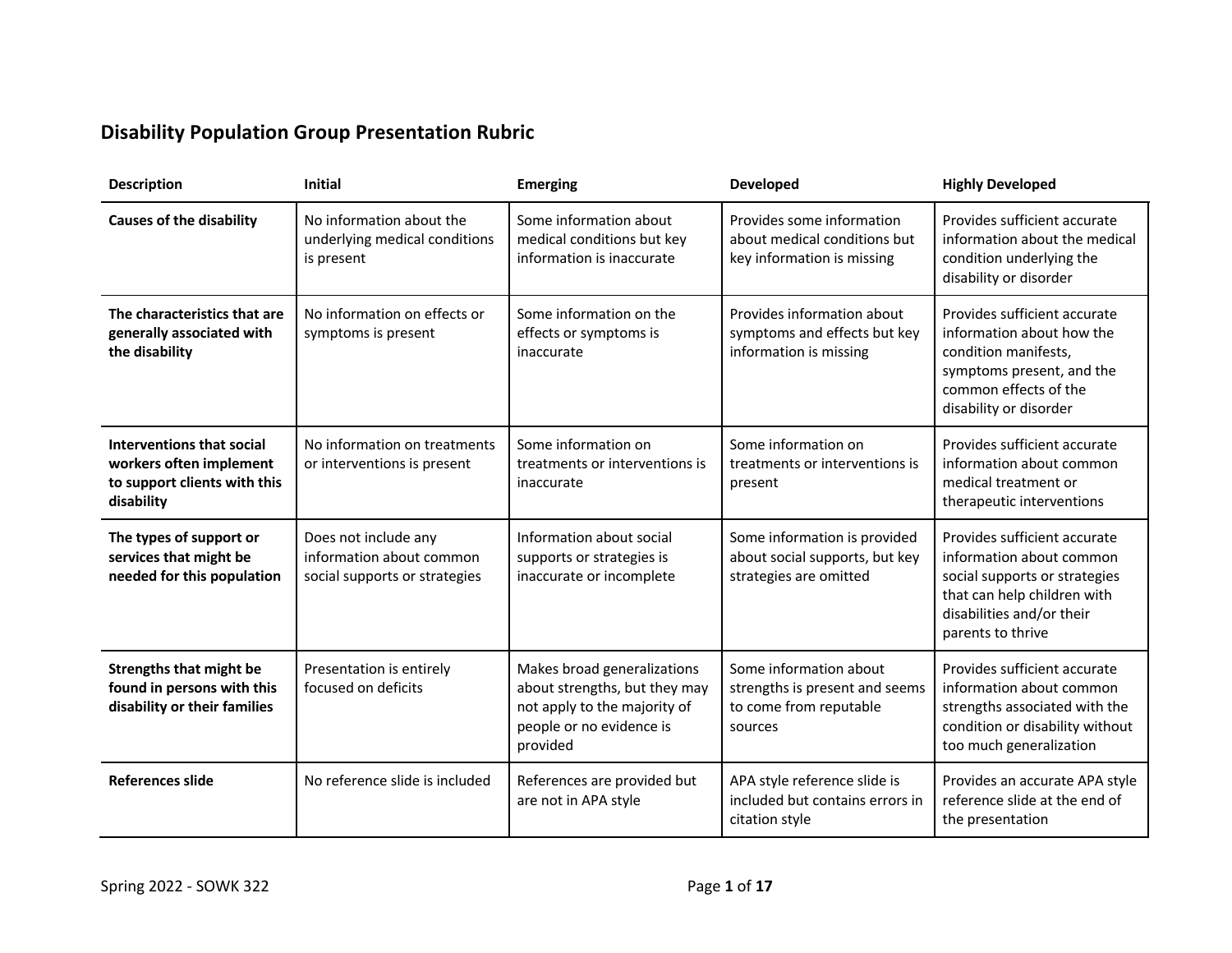| <b>Description</b>           | <b>Initial</b>                                                            | <b>Emerging</b>                                                                                               | <b>Developed</b>                                                                                                                                              | <b>Highly Developed</b>                                                                                                                                            |
|------------------------------|---------------------------------------------------------------------------|---------------------------------------------------------------------------------------------------------------|---------------------------------------------------------------------------------------------------------------------------------------------------------------|--------------------------------------------------------------------------------------------------------------------------------------------------------------------|
| <b>Uses textbook chapter</b> | The textbook is not utilized                                              | Some information from the<br>textbook is provided                                                             | Most key information from the<br>text is provided, but some<br>major information is omitted                                                                   | Key information from the<br>associated textbook chapter is<br>provided                                                                                             |
| <b>Additional research</b>   | Uses no additional sources<br>beyond the textbook                         | Uses only one additional<br>source                                                                            | Uses at least two additional<br>sources but one or more is of<br>questionable quality                                                                         | Uses at least two additional<br>high-quality sources for the<br>presentation                                                                                       |
| <b>Well-written</b>          | Many errors in grammar,<br>spelling, mechanics, or writing<br>proficiency | Some errors in grammar,<br>spelling, mechanics, or writing<br>proficiency                                     | A few minor errors in<br>grammar, spelling, mechanics,<br>and writing proficiency                                                                             | Grammar, spelling, mechanics,<br>and writing proficiency are<br>excellent                                                                                          |
| <b>Visually appealing</b>    | Many poor design choices and<br>no meaningful visuals are<br>provided.    | Some design choices that<br>make the presentation more<br>challenging to read. Visuals are<br>not meaningful. | Some design choices that<br>make the presentation more<br>challenging to read. Some<br>charts, illustrations, or other<br>meaningful visuals are<br>provided. | The presentation is clear and<br>easy to read. The slides are<br>visually appealing. Some<br>charts, illustrations, or other<br>meaningful visuals are<br>provided |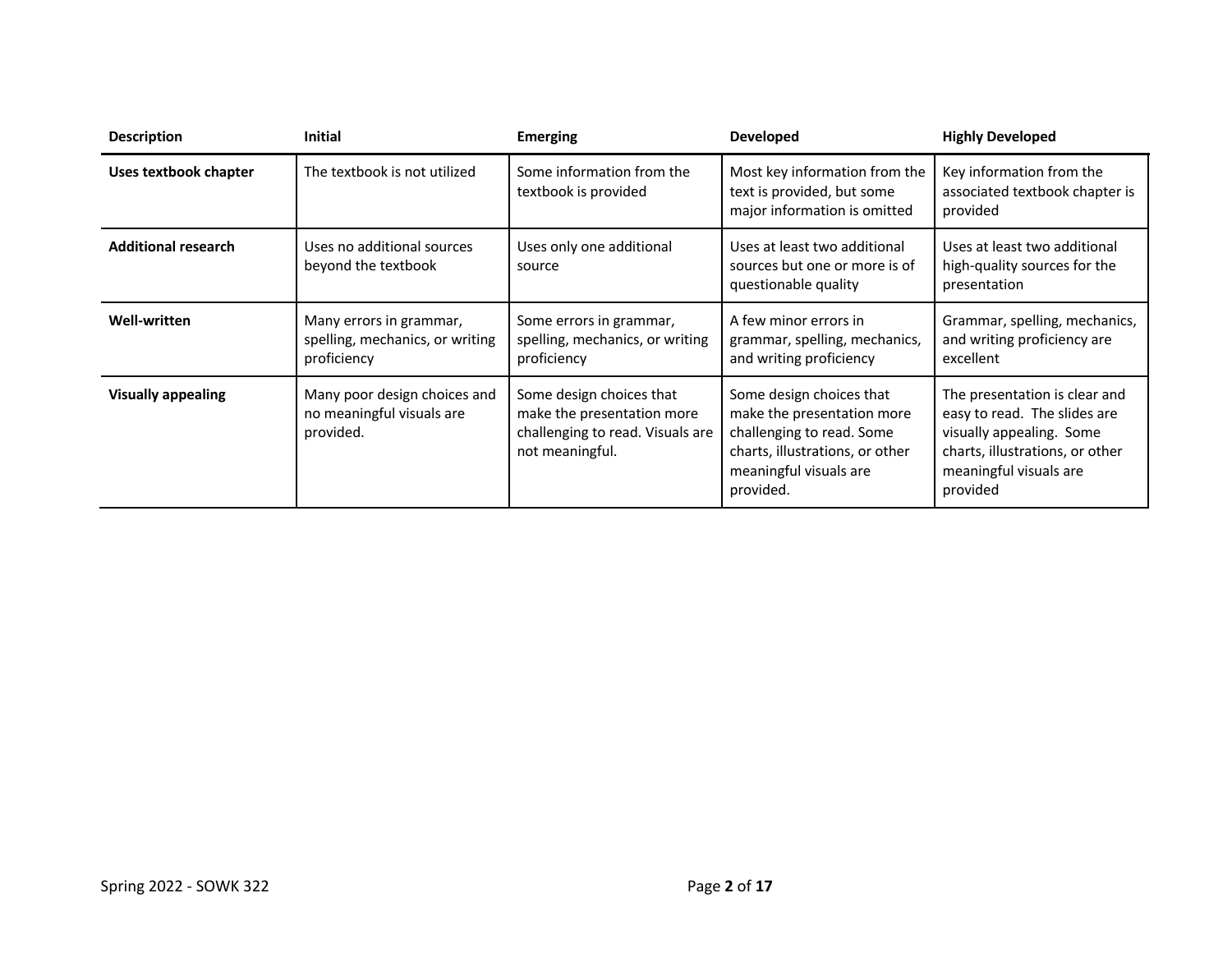# **Reflective Paper Rubric**

| <b>Description</b>                                                                                                         | <b>Initial</b>                                                                                                                                                                                                                                                                                                                                 | <b>Emerging</b>                                                                                                                                                                                                                                                        | Developed                                                                                                                                                                                                                                                                            | <b>Highly Developed</b>                                                                                                                                                                                                                                       |
|----------------------------------------------------------------------------------------------------------------------------|------------------------------------------------------------------------------------------------------------------------------------------------------------------------------------------------------------------------------------------------------------------------------------------------------------------------------------------------|------------------------------------------------------------------------------------------------------------------------------------------------------------------------------------------------------------------------------------------------------------------------|--------------------------------------------------------------------------------------------------------------------------------------------------------------------------------------------------------------------------------------------------------------------------------------|---------------------------------------------------------------------------------------------------------------------------------------------------------------------------------------------------------------------------------------------------------------|
| <b>Paper Content:</b><br><b>General Content</b><br>(relevant, legitimate,<br>and follows syllabus<br>topics)               | The paper does not match the<br>assignment description or includes<br>false and or misleading information.                                                                                                                                                                                                                                     | The paper tangentially follows the<br>course syllabus but misses some of<br>the major aspects of the assignment<br>directly. It presents mostly relevant<br>facts but lacks the ability to connect<br>the research to a broader<br>understanding of the area of study. | The paper appears to fit within the<br>general idea of the assignment<br>description but is disconnected from<br>the finer points of the assignment<br>implementation. The paper is based<br>on credible sources and develops an<br>argument for the information being<br>presented. | The content of the paper is of high<br>quality and written scientifically,<br>using accurate sources and<br>information. It adheres to the<br>assignment description.                                                                                         |
| <b>Paper Content:</b><br>Organization<br>(logical order,<br>smooth transitions,<br>and logical<br>reasoning)               | The paper content is disconnected,<br>and it is difficult to follow themes<br>and ideas throughout the paper. The<br>paper jumps between these themes<br>and ideas without any type of<br>transition. The paper is either driven<br>by emotional or individualized<br>arguments, lacking any research-<br>based evidence or logical reasoning. | The paper content is generally<br>presented in a logical sequence. The<br>themes of the paper are not<br>properly grouped. There are limited<br>transitions used. Some of the paper<br>includes emotional or individualized<br>arguments.                              | The paper content is generally<br>presented in a logical sequence.<br>Some of the themes of the paper are<br>not properly grouped. Most of the<br>themes include transitions. The basis<br>of the paper is mostly using<br>research-based evidence or logical<br>reasoning.          | The paper content is presented in a<br>logical order. Themes and ideas are<br>presented in the paper use smooth<br>transitions. The argument being<br>presented in the paper uses logical<br>reasoning and are based on<br>presented research-based evidence. |
| <b>Paper Content:</b><br><b>General Feel</b><br>(compelling and<br>interesting writing)                                    | The paper content is difficult to read.<br>There is a lack of variation in<br>vocabulary and writing techniques.                                                                                                                                                                                                                               | The paper content is readable. There<br>is limited variation in writing<br>techniques and vocabulary.                                                                                                                                                                  | The paper content is interesting.<br>There is some variation in writing<br>techniques and vocabulary.                                                                                                                                                                                | The paper content is written in a way<br>that is compelling and encourages<br>the reader to continue to read.<br>There is a variance in writing<br>techniques and vocabulary that is<br>used to introduce topics.                                             |
| <b>Professionalism:</b><br><b>Tone</b><br>(appropriate for<br>academic writing,<br>and appropriate use<br>of first-person) | The paper inappropriately uses first-<br>person in multiple instances. There<br>are multiple examples of colloquial<br>phrases and or informal manners of<br>writing. The topics are not clearly<br>identified or described. There are<br>many problems with APA writing<br>conventions and style.                                             | There are a couple of uses of first-<br>person. The paper has much of it<br>that is written more formally and<br>follow the APA writing conventions.                                                                                                                   | The paper is predominantly written<br>using the third person, with one slip<br>into inappropriately used first<br>person. Colloquial phrases are<br>limited in their use, and the paper is<br>generally written formally. Most of<br>the APA writing conventions are<br>used.        | The paper does not use colloquial<br>phrases, and topics are clearly<br>described in a way that the reader<br>can understand. The paper<br>appropriately uses APA writing<br>conventions (i.e., numbers, quotes,<br>abbreviations, etc.).                     |
| <b>Professionalism:</b><br>Page Format                                                                                     | The paper has more than four<br>problems related to formatting.                                                                                                                                                                                                                                                                                | The paper has three or four<br>problems related to formatting.                                                                                                                                                                                                         | The paper has one or two problems<br>related to formatting.                                                                                                                                                                                                                          | The paper has no found problems<br>related to page formatting. The<br>paper includes a title page, a title at                                                                                                                                                 |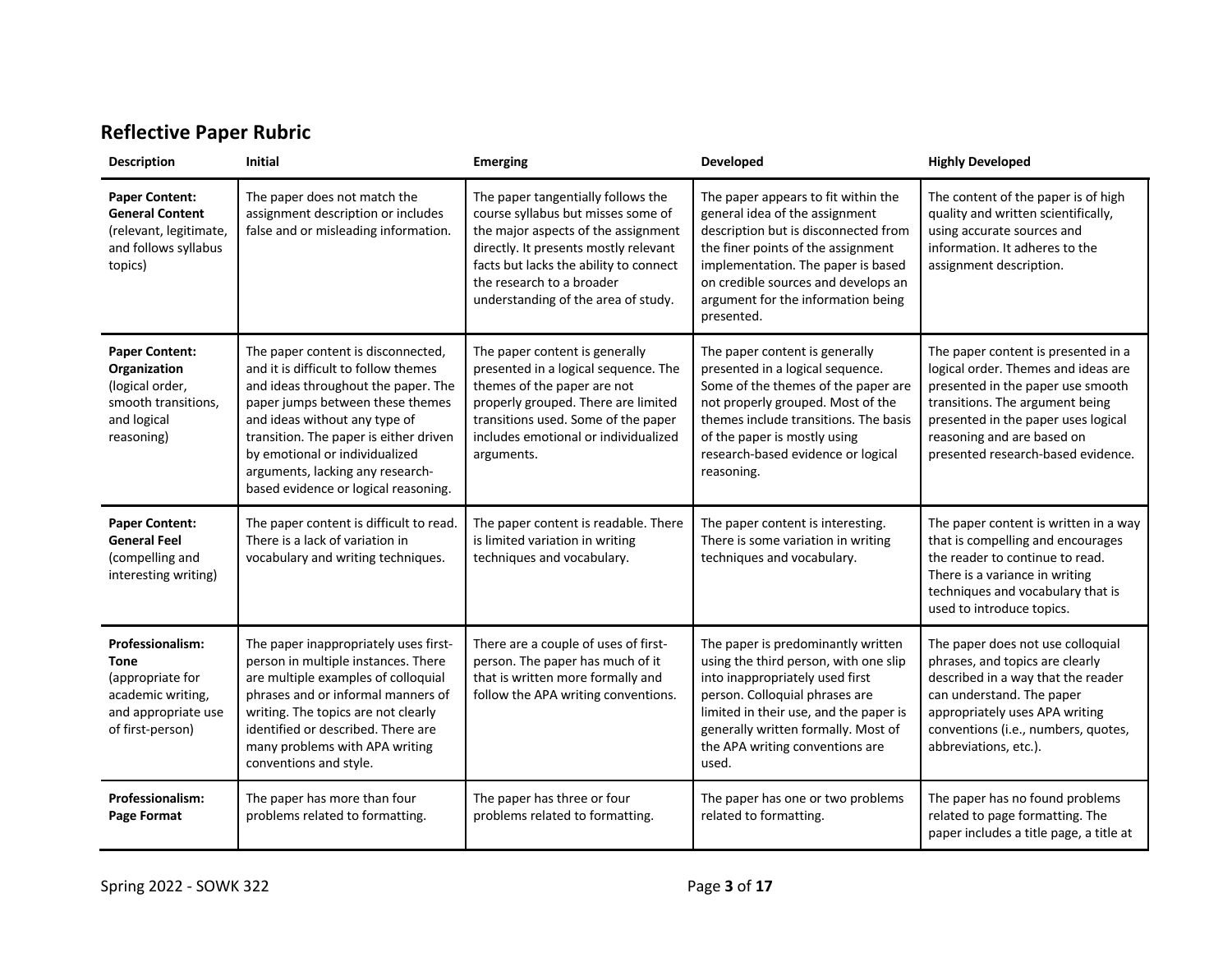| <b>Description</b>                                                           | <b>Initial</b>                                                                                    | <b>Emerging</b>                                                                         | <b>Developed</b>                                                                        | <b>Highly Developed</b>                                                                                                                                                                                 |
|------------------------------------------------------------------------------|---------------------------------------------------------------------------------------------------|-----------------------------------------------------------------------------------------|-----------------------------------------------------------------------------------------|---------------------------------------------------------------------------------------------------------------------------------------------------------------------------------------------------------|
| (APA paper sections,<br>headers and footers,<br>page layout, and<br>spacing) |                                                                                                   |                                                                                         |                                                                                         | the beginning of the paper, and a<br>reference page if in-text citations are<br>used. The headings for these pages<br>are correctly labeled. The paper is<br>double-spaced. There is a running<br>head. |
| Spelling and<br>grammatical<br>(grammar and<br>writing mechanics)            | Many spelling and grammatical<br>errors.                                                          | Some spelling and grammatical<br>errors.                                                | One or two spelling and or<br>grammatical errors.                                       | Grammar and writing mechanics are<br>properly adhered to.                                                                                                                                               |
| <b>Timeliness</b>                                                            | The paper is submitted more than 48<br>hours after the deadline, as<br>described in the syllabus. | The paper is submitted 48 hours<br>after the deadline, as described in<br>the syllabus. | Paper is submitted within 24 hours<br>of the deadline, as described in the<br>syllabus. | Paper submitted prior to the<br>deadline listed in the description.                                                                                                                                     |
| Length                                                                       | The paper is more than 100 words<br>over or under the described word<br>length.                   | The paper is 50 words over or under<br>the described word length.                       | The paper is a few words over or<br>under the described word length.                    | The paper is within the described<br>word length.                                                                                                                                                       |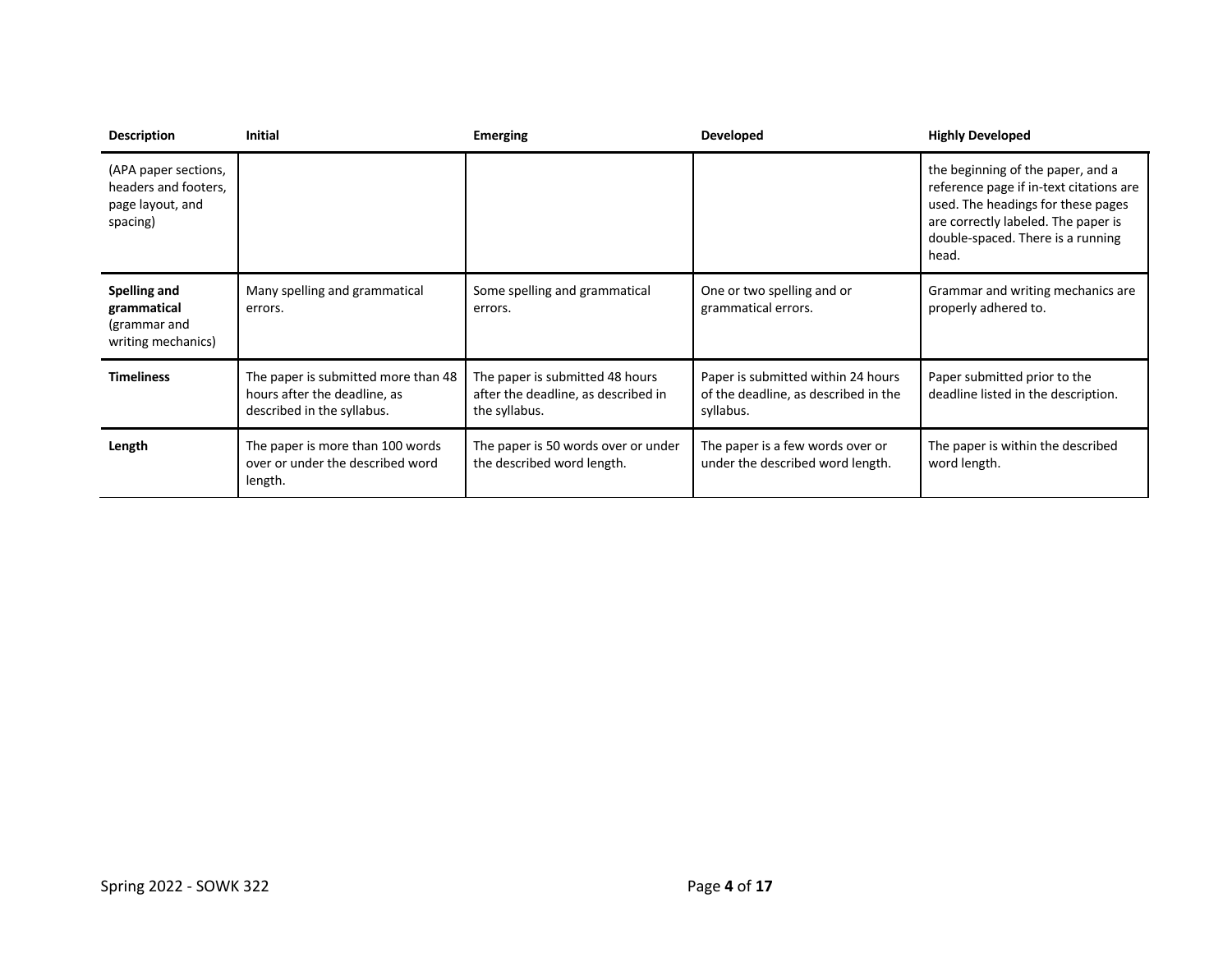# **APA Research Paper Rubric**

| <b>Description</b>                                                                                                                      | <b>Initial</b>                                                                                                                                                                                                                                                                                                                                 | <b>Emerging</b>                                                                                                                                                                                                                                                     | Developed                                                                                                                                                                                                                                                                       | <b>Highly Developed</b>                                                                                                                                                                                                                                                    |
|-----------------------------------------------------------------------------------------------------------------------------------------|------------------------------------------------------------------------------------------------------------------------------------------------------------------------------------------------------------------------------------------------------------------------------------------------------------------------------------------------|---------------------------------------------------------------------------------------------------------------------------------------------------------------------------------------------------------------------------------------------------------------------|---------------------------------------------------------------------------------------------------------------------------------------------------------------------------------------------------------------------------------------------------------------------------------|----------------------------------------------------------------------------------------------------------------------------------------------------------------------------------------------------------------------------------------------------------------------------|
| <b>Paper Content:</b><br><b>General Content</b><br>(relevant, legitimate,<br>and follows syllabus<br>topics)                            | The paper does not match the<br>assignment description or includes<br>false and or misleading information.                                                                                                                                                                                                                                     | The paper tangentially follows the<br>course syllabus but misses some of<br>the major aspects of the assignment<br>directly. It presents mostly relevant<br>facts but lacks the ability to connect<br>the research to a broader<br>understanding of the study area. | The paper appears to fit within the<br>assignment description's general<br>idea but is disconnected from the<br>finer points of the assignment<br>implementation. The paper is based<br>on credible sources and develops an<br>argument for the information being<br>presented. | The content of the paper is of high<br>quality and written scientifically,<br>using accurate sources and<br>information. It adheres to the<br>assignment description.                                                                                                      |
| <b>Paper Content:</b><br>Organization<br>(logical order,<br>smooth transitions,<br>and logical<br>reasoning)                            | The paper content is disconnected,<br>and it is difficult to follow themes<br>and ideas throughout the paper. The<br>paper jumps between these themes<br>and ideas without any type of<br>transition. The paper is either driven<br>by emotional or individualized<br>arguments, lacking any research-<br>based evidence or logical reasoning. | The paper content is generally<br>presented in a logical sequence. The<br>themes of the paper are not<br>correctly grouped. There are limited<br>transitions used. Some of the paper<br>includes emotional or individualized<br>arguments.                          | The paper content is generally<br>presented in a logical sequence.<br>Some of the themes of the paper are<br>not properly grouped. Most of the<br>themes include transitions. The basis<br>of the paper is mostly using<br>research-based evidence or logical<br>reasoning.     | The paper content is presented in a<br>logical order. Themes and ideas are<br>presented in the paper use smooth<br>transitions. The argument being<br>presented in the paper uses logical<br>reasoning and are based on<br>presented research-based evidence.              |
| <b>Paper Content:</b><br><b>General Feel</b><br>(compelling and<br>interesting writing)                                                 | The paper content is difficult to read.<br>There is a lack of variation in<br>vocabulary and writing techniques.                                                                                                                                                                                                                               | The paper content is readable. There<br>is limited variation in writing<br>techniques and vocabulary.                                                                                                                                                               | The paper content is interesting.<br>There is some variation in writing<br>techniques and vocabulary.                                                                                                                                                                           | The paper content is written in a way<br>that is compelling and encourages<br>the reader to continue to read.<br>There is a variance in writing<br>techniques and vocabulary that is<br>used to introduce topics.                                                          |
| <b>APA Formatting:</b><br><b>Tone</b><br>(preferred<br>terminology,<br>formally written, and<br>appropriate use of<br>the first person) | The paper inappropriately uses the<br>first person in multiple instances.<br>There are multiple examples of<br>colloquial phrases and or informal<br>manners of writing. The topics are<br>not clearly identified or described.<br>There are many problems with APA<br>writing conventions and style.                                          | There are a couple of uses of first-<br>person. The paper has much of it<br>that is written more formally and<br>follow the APA writing conventions.                                                                                                                | The paper is predominantly written<br>using the third person, with one slip<br>into inappropriately used first<br>person. Colloquial phrases are<br>limited in their use, and the paper is<br>generally written formally. Most of<br>the APA writing conventions are<br>used.   | The paper is written using third<br>person, does not use colloquial<br>phrases, and topics are clearly<br>described in a way that the reader<br>can understand. The paper<br>appropriately uses APA writing<br>conventions (i.e., numbers, quotes,<br>abbreviations, etc.) |
| <b>APA Formatting:</b><br>Page Format<br>(paper sections,                                                                               | The paper has more than four<br>problems related to APA formatting.                                                                                                                                                                                                                                                                            | The paper has three or four<br>problems related to APA formatting.                                                                                                                                                                                                  | The paper has one or two problems<br>related to APA formatting.                                                                                                                                                                                                                 | The paper has no found problems<br>related to APA formatting. The paper<br>includes a title page, an abstract if                                                                                                                                                           |